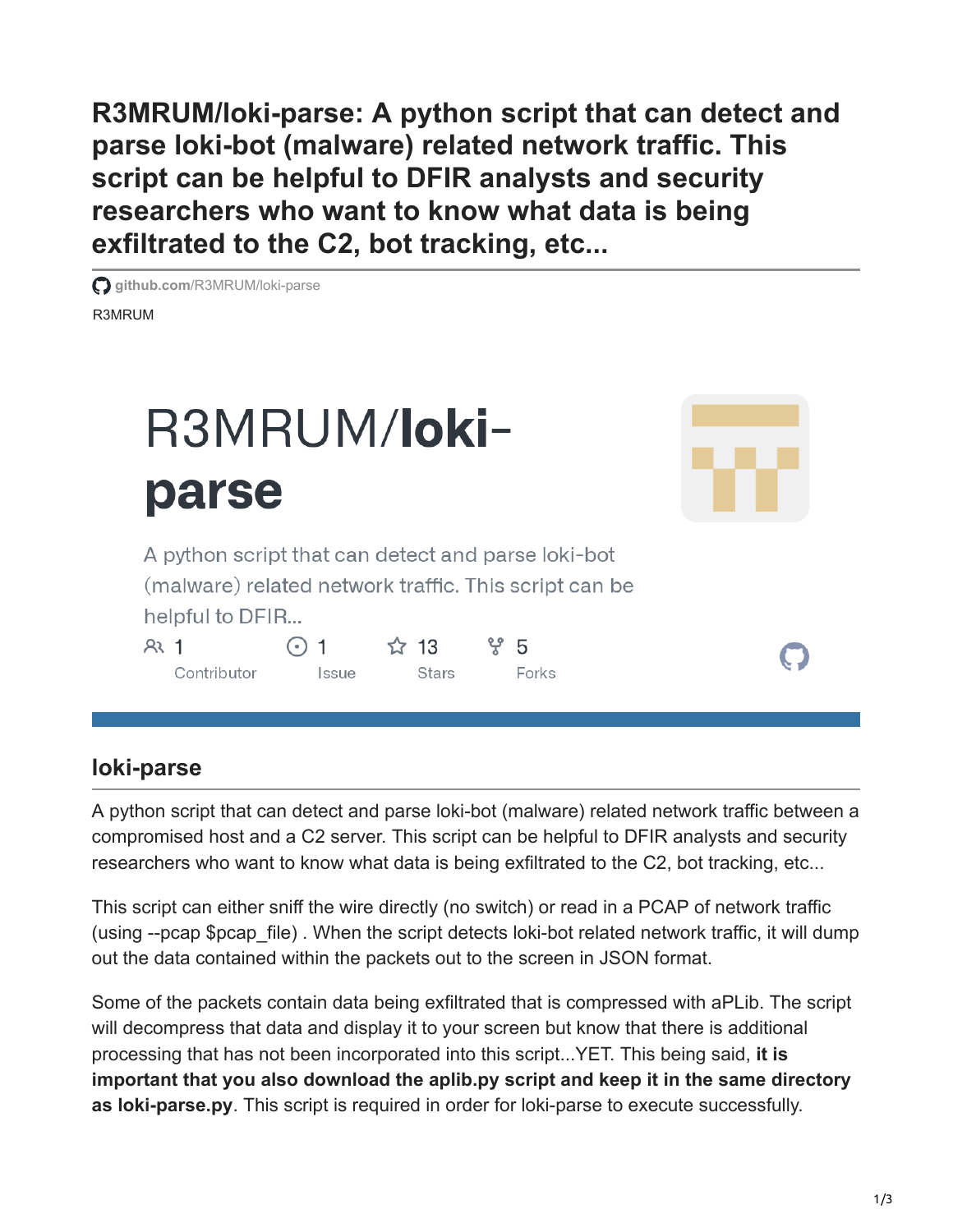Finally, there is an issue with the code used for sniffing network traffic where the data portion of the packet can get chopped off. It appears to be related to how scapy parses the traffic. This will likely happen with larger packets that have compressed data. If this happens, the following dictionary key will be created:

## **Decompressed Application/Credential Data': 'ERROR: Incomplete Packet Detected**

This issue does not seem to occur within saved PCAPs so, if you receive this error, try saving the network traffic into a pcap file and rerunning loki-parse on the pcap.

If the script is able to successfully decompress the data within the packet, this data is simply dumped to the screen (not in JSON format). I plan to address this in later versions.

I've provided **loki-bot\_network\_traffic.pcap** as an example pcap for you to play with.

## **Example Output**

**\$ sudo ./loki\_parse.py**

Sniffing PCAPS from the wire